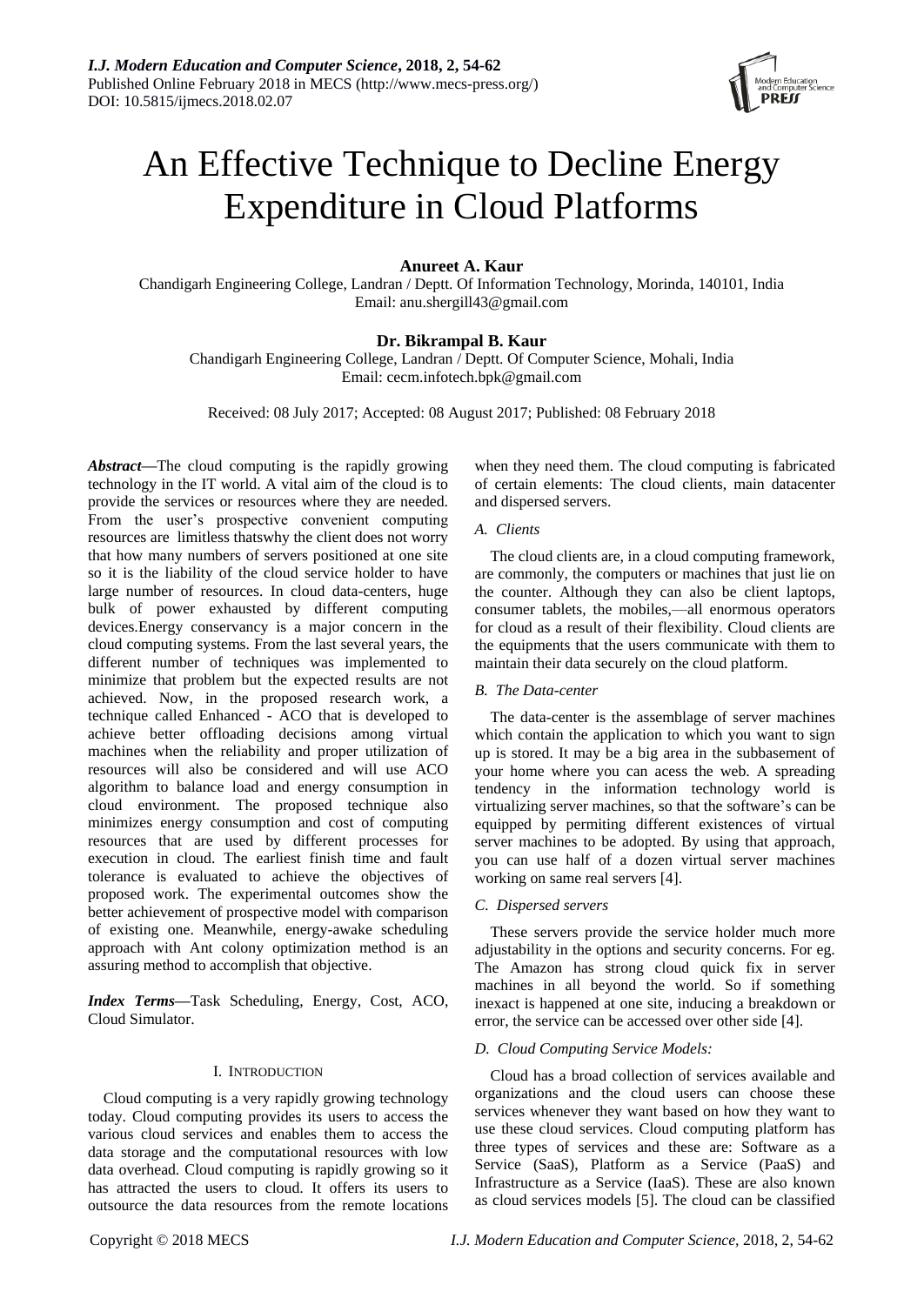in three specific models. The three service models in cloud infrastructure are given below in detail.



Fig.1. Cloud Computing Service Models

From the last several years, the increased growth of the cloud also maximizes the number of cloud data center at unrivalled speeds. In the intervening period of time, the energy expenditure by the data centers has kept increasing at higher rates. In cloud data-centers, huge bulk of power exhausted by different computing devices.Energy conservancy is an major concern in the cloud computing systems because it provides several important benefits such as diminishing operating costs, improves system accuracy, improve resource utilization, and environmental preservation. Therefore, the focus of cloud resource fulfillment and task scheduling has switched from performance to power efficiency.



Fig.2. Energy Consumption in Cloud

The other issue in cloud is called load offset that is a critical problem that becomes a big hurdle between the speedy developments of the cloud computing. The various number of users from the distinct regions demands services at high frequency in every individual second from cloud service provider [5]. Meanwhile, energy-awake scheduling approach with Ant colony optimization method is an assuring method to accomplish that objective [6]. The researcher M.Dorigo and his companions popularized the ACO is based on the exploring strategy of various ants that accelerated them through search the best shortend pathway from their home to foodstuff in 1990's. The Macro Dorgio was the first to study about the ant behavior for computing algorithm design and further developed the ant province optimization method for the excellent solutions. When all pests are alter from their home to foodstuff, all pests has the capability to discover an best path from home to foodstuff.Although when pests moving on the way they drops a chemical stuff called metaphores on all the pathway.Pathways are incidentaly selected by the ant at the beginning.While an confined pest encounter formerly locate on routes, then the pest can reveal the pathway and conclude with higher chances to persue it.Higher rich metaphores guides a pest to select the route and maximum of pests are more fascinate because of the higher metaphore.Hence, the trail is strengthen with their owned metaphore.The chances of a pest can deseperate the finest excellent solution in distinction to various distinctive combination of solutions is percentage to the concentration of a pathway of metaphore[11]. The ant colony algorithm is the swarm intelligent algorithm influenced by the behavior of the real ant relations in the ant colonies. A collaboration of the ants in the finding the food and doing other tasks has been prioritized to achieve the ant colony behavior in the computing environments. The ants store the chemical pheromone for the path devising and following while taking a movement from nest to the source of food. With the raise in the number of the ants on a singular path, the strength of the pheromone increases on that particular path. The ants of that colony select the shortest path on the basis of this pheromone amount or value. The ant province optimization method has been applied for resolving the problem of travelling salesman or other problems where the shortest path is needed.

In the proposed work the Enhanced- ACO is used to balance load and minimize energy consumption in cloud in least possible cost. In the proposed work the VM load and failure rate has been assigned as the main parameters to take the scheduling decisions using ACO. Both of the parameters has been used for the purpose of task scheduling over the given cloud resources. The virtual machine load is the parameter which defines the overall utilization of the resources of the given virtual machine.

#### II. RELATED WORK

L.D. Dhinesh, P. Venkata et al. (2013) the author proposed the algorithm named Honey bee behavior Algorithm to balance load in cloud environment. The proposed model worked on the basis of priorities of tasks on the VM's to Minimize the waiting time of the tasks .In the proposed technique The tasks are removed from the overloaded VM's .the VM's will acts as Honey bees And submits the tasks to the under loaded VM's. Whenever the cloud service provider receives any high priority task it has to submit to that VM, that have minimum number tasks for execution. The all VM's are scheduled in ascending order and the tasks removed from the VM's are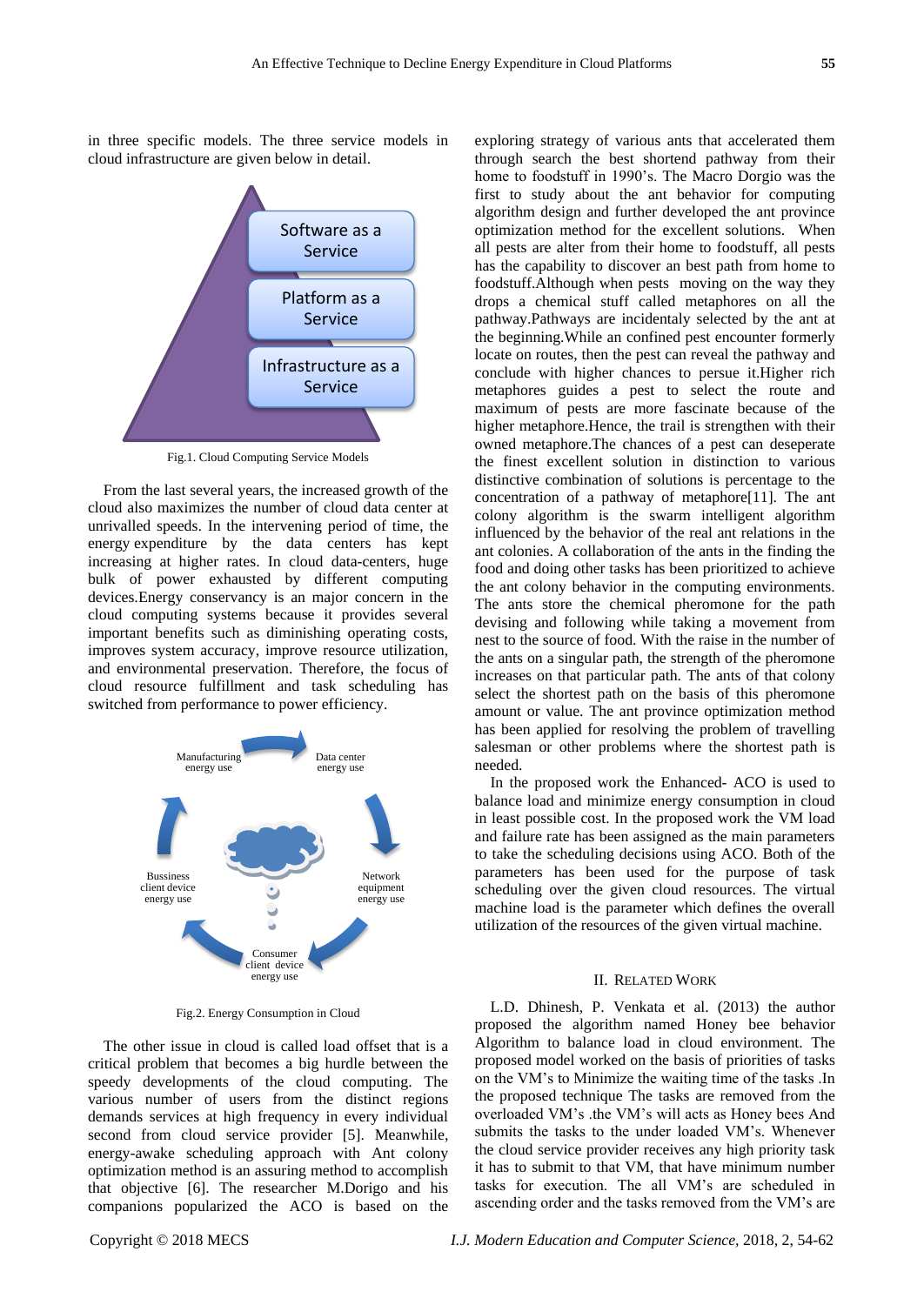submitted to the under loaded VM's. The current load of all VM's can be calculated based on the information received from the cloud datacenter [15]. S.K. Dhurandher et al. (2014) introduced a dispersed batch-based method that accomplishes effective load offsets in the cloud. The prospective method represents feature like supports assortment, scalability, low network bottleneck and vacancy of each blockage link because of it are disperse essence, and designed for multiple masters and multiple servers. In the prospective architecture, links are arranged as a batch of sub batches. The internetwork is partitioned into batches using Batch alike method however each node in the internetwork correspond to absolutely one batch and a retainer is the computation component of the inter network. The prospective method is addressed on a huge extent to cloud data-centre, to evaluate the proposed heuristic CloudSim toolkit used as simulation framework. The analysis is completed at the different criterion: load circulation on data-centres in the cloud, no of processes executed and moderate alteration time for completion of jobs [24].V.S Kushwah, S. K Goyal, P. Narwariya et al. (2014) the author proposed that flaw in the cloud filigree is a typical concern although offsets load. Although to subdue the failure, various different methods for fault tolerant are utilized. The Cloud gain unlock to a brandnew vista for usage of assets. Hence, conveniences of the cloud upgrades of the utmost relevant constituents that are envisage and facilitate the existence of the assests and offsets load. Failure resistance is a concern to treat with although facilitates QoS in a cloud, so strengthening the achievement [24].Nidhi Bansal et al. (2015) the authors have worked upon the cost performance optimization based upon the QoS driven tasks scheduling in the cloud computing environments. The authors have focused upon the cost of the computing resources (virtual machines) to schedule the given pool of the tasks over the cloud computing model. The cost optimization has been performed over the QoS-task driven task scheduling mechanism, which did not encounter the cost optimization problem earlier. The authors have shown that the earlier QoS-driven task scheduling based studies has been considered the make span, latency and load balancing. The QoS-based cost evaluation model evaluates the resource computing cost for the scheduling along with the other parameters as in their secondary precedence. The authors have been proved the efficiency of the proposed model in the terms of the cost, and resource utilization [11]. S. K Goyal, M.Singh et al. (2012) proposed a new technology that is grid computing involve conjoin and correlated usage of topographically dispensed assets for motivation like huge- scale estimation and dispensed information investigation. Although to achieve the client assumptions in provision of execution and efficiency, the grid system needs appropriate and effective workload offset method to parallel circulate the workload on every computing knob in the network. However, to resolve the load offset issue in computational framework, the author represents the Ant Province Optimization method. Although in the prospective technique, the metaphore is corresponding to

assests required for execution, preferably than way. The minimum and maximum of metaphore shows the workload and relies upon process status at assests. So the focused aim of the prospective technique is to assign processes to assests in such a way that offset out the workload results in increased usage of assets [22]. N. Kumar, R. Rastogi et al. (2012) the author worked upon the ACO for load balancing of nodes. It is best case for effective balancing load, because in preceding work ant can move in only one direction. But in this algorithm an ant can move forward direction and backward direction. Such as an ant searches the food is called forward direction and homecoming to the nest is called backward direction. This is favorable for balanced the node speedily. This algorithm work fast because an ant can pass simultaneously in both directions for balanced the node and this algorithm also gives the superior usage of assests. The algorithm is performed on the limited parameters suchlike acceleration, internetwork overhead and failure resistance strength [25].

R. Mishra et al. (2012) introduced a solution for load offsets in the cloud platforms. The workload can be centre processing capacity (CPU), internal-memory size or internetwork workload. Load Offset is the methodology of spreading the workload beyond miscellaneous links of a system to expand both assests usage and task feedback time although also escapes a condition in which any of the knobs are densely under loaded and other knobs are unavailable. Load balancing make sure that each knob in the internetwork does relatively the same volume of effort in any interval of time. Various techniques to reconcile this issue has been appear into presence alike PSO, Mix hash technique; GA and different organization based method are there in use. In the prospective work author proposed a technique relies upon Ant province optimization to reconcile the issue of workload offset in the cloud environment*.* But this method does not deal with the fault resistance concerns [26].

# III. EXPERIMENTAL DESIGN

As per the literature survey, it has been found that the load balancing and energy expenditure is an crucial issue in cloud environment, and researchers are giving more consideration towards it so that the proper usage of resources can be done as well as improve the cloud performance with low energy consumption. Processing of computing nodes is done remotely in most of the real time cloud applications. Hence, there is an enlarged necessity for failure province to attain reliability on cloud infrastructure. Researchers have proposed various techniques based on Genetic algorithm, ACO, etc. for workload offset strategy in the cloud environment.

Now**,** In the proposed research work, a technique called Enhanced - ACO that is developed to achieve better offloading decisions among virtual machines when the reliability and proper utilization of resources will also be considered will use ACO algorithm to balance load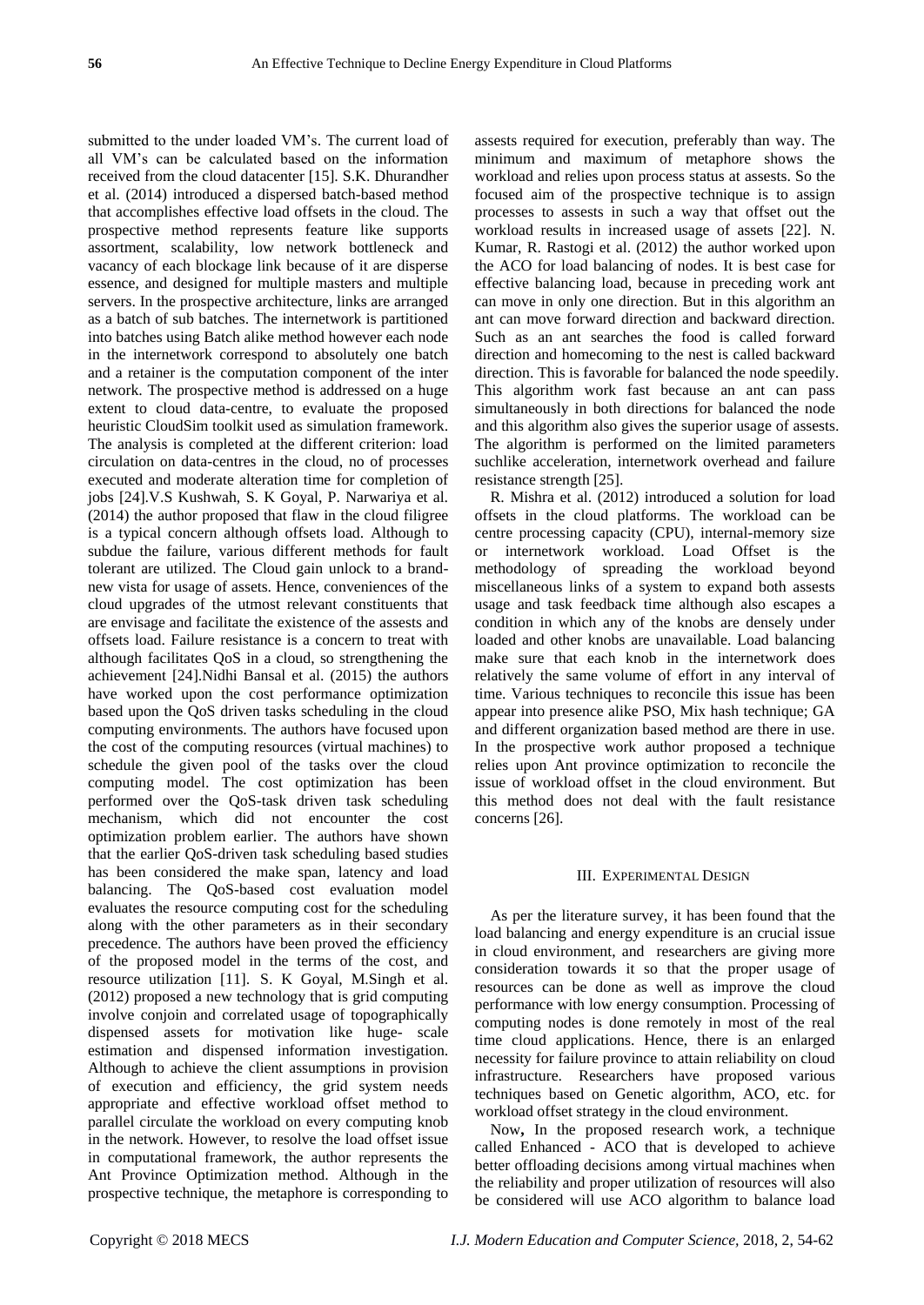and energy consumption in cloud environment. The algorithm fully depends upon the history of the pheromone value to take the further judgments for optimal solutions for any of the computational requirement. The use of artificial ants for the state of development rule for the selection of the optimal resources beyond the grid computation or the cloud environments has been proposed in the prospective work. The artificial ants have been used for the purpose of cloud computing scheduling and shortest path identification. The ant province system adopts the arbitrary -proportional rule, which is the state of transition rule used for the ant system and works on the basis of the probability or a chance to choose the optimal resource out of the k-resources for the task assignment in the cloud. The pheromone value of the resource depends upon the number of available resources, processing cost and estimated time.

The proposed model is aimed at solving the problem of the scheduling in the cloud platforms using the Cloud simulator. The process sequencing is a scheme of put the runtime processes in the memory in the perfect placement or sequence in order to minimize the total tasking and communication overhead in terms of time and load respectively. The proposed technique also minimizes energy consumption and cost of computing resources that are used by different processes for execution in cloud. The earliest finish time and fault tolerance is evaluated to achieve the objectives of proposed work. The experimental outcomes show the better achievement of prospective model with comparison of existing one.

This system is fully based upon the J.L. Deneubourg's system based on argentine ants as the ant colony optimization, where the author have laid the pheromone trail on the straight and return path of the ants from the foodstuff source to the home. Although straight path has been examined by the use of VM availability and VM load, whereas the return path continuously updates the pheromone amount with each task assignment. This mechanism keeps the current data in the memory, which leads towards taking the correct decision for the optimal path planning for the task scheduling over the cloud environments. Figure 4.2.1 shows the two joins and the mathematical formula is given in equations (1) and (2).



Fig.3. Mathematical Formula for ACO algorithm

$$
Prob_{A} = \frac{(K + A_{i})^{n}}{(K + A_{i})^{n} + (K + B_{i})^{n}} \qquad (Prob_{A} + Prob_{B} = 1) \qquad (1)
$$

$$
A_{i+1} = A_i + \delta, \ B_{i+1} = B_i + (1 - \delta) \ (A_i + B_i = i) \tag{2}
$$

Where  $\delta$  is the stochastic binary variable which contains the value of either 1 or 0 assigned on the basis of the multiple probability levels (ProbA and ProbB). A is the first path moving towards the food source, which is incremented with the entry of every new ant on the path with the pheromone A and value B is incremented with 1 if the ant chooses the path B. The probabilities are rising with the span of time, which depicts the pheromone amounts.

Algorithm: Enchanced Aco Algorithm

- 1. The input parameters for the ant colony optimization method are initialized.
- 2. The available VMs are thoroughly checked over the cloud computing environment.
- 3. The available VM list is loaded into the runtime memory with the RAM and CPU details.
- 4. The available resource list is updated with the VM list prepared on the step 3.

$$
VM_1 = \{V_1, V_2, V_3, V_4 \dots \dots \dots \dots V_n\}
$$
 (3)

where VM is the virtual machine list and  $V_1$  to  $V_N$  to represent the virtual machine IDs.

5. The resource capacity is calculated for each resource and has been given as the following list:

$$
VM_R = \{VM_1, VM_2, VM_3, VM_4, \ldots, VM_n\}
$$
 (4)

6. Loop is started for every resource Read and load the available resources on each VM and update the resource list with current values.

$$
VM_{E} = \int_{i=1}^{N} VM_{i}
$$
 (5)

where  $VM<sub>E</sub>$  gives the resource availability after calculating the resource load.

$$
L = \frac{VCPU_{\mu}}{VCPU_{T}} \tag{6}
$$

Where L represents the overall resource load on the particular VM, whereas the  $VCPU_u$  and  $VCPU_T$  gives the currently used resources and total resources available respectively.

- 7. End the loop on step 5
- 8. Load the task list into the runtime memory.

$$
T = \{t_1, t_2, t_3, t_4, \dots, t_n\}
$$
 (7)

Where T vector represents the task vector and  $t_1$  and  $t_n$ represents the individual tasks.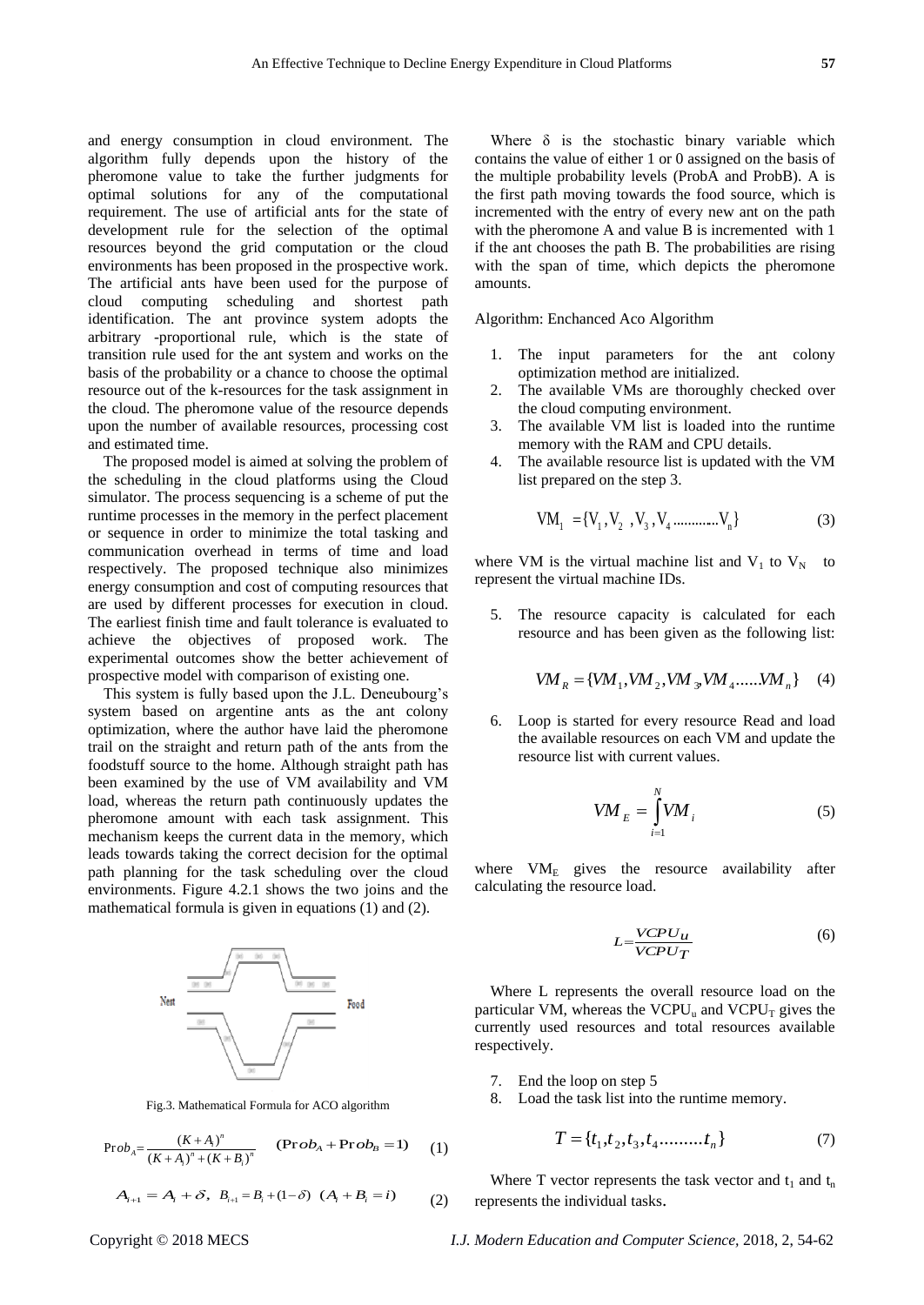9. Calculate the length of the tasks in the form of earliest finish time to calculate the length of the each individual task.

$$
t_c(t_i) = (Eft - Est)
$$
 (8)

Where  $t_c$  and  $t_i$  gives the overall time length of each of the task by subtracting the estimated start time from estimated finish time.

- 10. Subdivide the each task j and create the sub-task list where each sub-task is assigned with i
- 11. Scheduling iterations are initialized for the number of tasks or sub-tasks with i.
- 12. Calculate the probability value of each available VM.
- 13. Compare the task length with probability value and resource usage on all available VMs.
- 14. Calculate the VM Load in the form of resource usage percentage using the following formula, where Aj depicts the availability of the VMs.

$$
A_j = P_j * T R_i \tag{9}
$$

- 15. Calculate the failure rate of all VMs to determine the trustworthy VMs to assign the current task.
- 16. Shortlist the list of available VMs which can process the given task i.
- 17. Assign the task i to the resource with minimum response time and highest probability.
- 18. Update the resource list with the current values of VM load
- 19. Update the pheromone value for each available resource.
- 20. End the iteration and process the tasks.

#### IV. RESULTS AND DISCUSSIONS

The proposed model simulation has been prepared by using the Cloud Simulator for the task scheduling procedure testing over the virtual cloud environment. A scenario of multiple user online source has been assumed in this simulation, where the request are being received from the multiple users on same time as per it happens in the social networks like Facebook, Twitter or other online giants such as Google, Amazon, etc. The VM regions has been defined according to the failure rate and virtual machine load status which is transformed into the threshold value using the mathematical equations. Entire simulation is based on the single Time zone scenario, where all users in the given user base are projected as residents of one country or time zone. The simulation can be easily considered for the testing in the peak hours for the point of task scheduling of the samples tasks over the given bunch of resources. The task density has been assumed to be overwhelming during the peak hours, which delays the request response by adding the scheduling delay or processing delay. Hence, the task scheduling method should be enough faster to reduce the

task scheduling delay and assigned resources should be enough vigorous to process the task as fast as possible to minimize the processing delay.

The design of the prospective technique can be defined in the form of main modules among the task scheduling procedure. The prospective model can be easily defined in the major four procedure model. The proposed procedure has been designed to attain the task information on the very first step, and then the task cost is calculated by investigating the task length and volume of data associated with the task. Afterwards, the number of available virtual machines (VM) is evaluated for their usability. The usability of the available virtual machines is predicted on the basis of their resource usage. The task cost and the VM availability are evaluated in the terms of resource usage and elapsed time. The VM offering the least time of the task is selected for the task execution.

The VM load and failure rate has been assigned as the main parameters to take the scheduling decisions. Both of the parameters has been used for the purpose of task scheduling over the given cloud resources. The virtual machine load is the parameter which defines the overall utilization of the resources of the given virtual machine. The VM load can be used to signify the runtime availability in order to process the given task t on the given time t. The tasks running over the given VM utilize the certain amount of resources. The total percentage of the resources being used during the time t is considered as the VM load.

When the virtual machines are ordered in the workload allocation pool for the process sequencing in the given cloud environment, the load monitoring on each virtual machine becomes very important step to correctly perform the task scheduling tasks. The virtual machine load or overhead is calculated on the base of different parameters like as CPU size, memory size, etc. Each VM load must be calculated on the basis of its local parameters. Any use of general parameter values can result the biased load over the given VMs. The CPU and Memory overhead or usage on the given VM considerably influences the performance of the VM's in the process sequencing practices.



Fig.4. Response time per task or transaction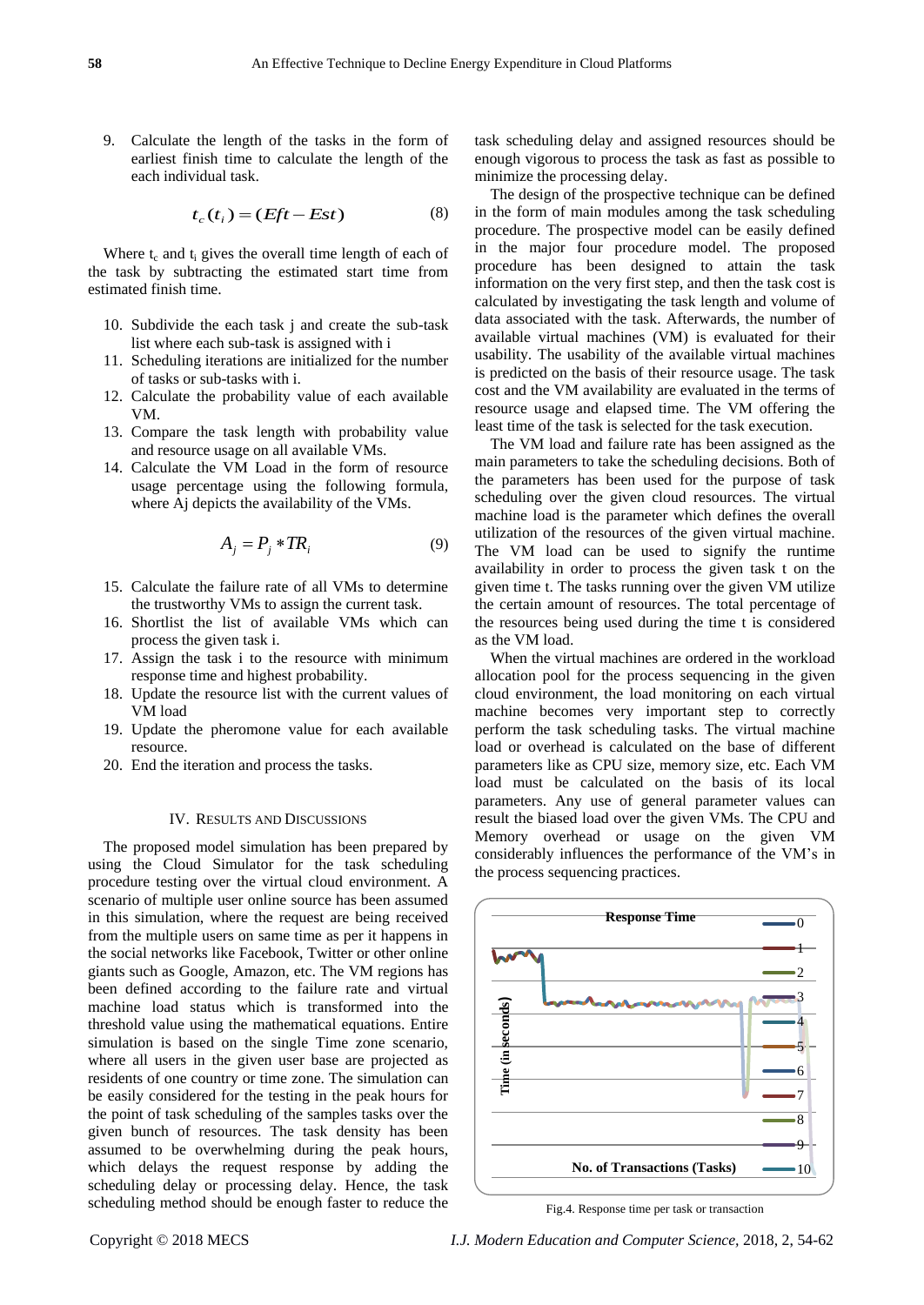**Fig. 4.** The response time describes the total time taken for the cloud platform to generate the reply to the user's request. The proposed model has been evaluated for the results obtained from the simulation for the response time, which has been represented graphically in the following figure. The overall response time of process 100 is 0.21 seconds. The response time for process 1 is 13.11 seconds and for process 99 the response time that is 0.83 seconds. The process 8 takes 6.91 seconds to complete the task.

**Fig. 5.** The energy consumption has been also monitored for each of the task in order to assess the overall energy consumption during the simulation. The proposed model has been designed to schedule to task over the virtual machine with the minimum energy and cost indices. The following figure shows the overall energy consumption for all of the tasks in the simulation. The process 100 consumes 0.1239joules of energy to complete the execution. The process 99 consumes 0.4897 joules of energy to complete the execution. The following figure shows the energy consumed by every individual process to complete the execution in the proposed system.



Fig.5. Energy consumption per task or transaction

**Fig. 6.**The proposed model has been compared on the basis of response time, which is one of the primary performance indicators for the cloud computing models. The task scheduling models are expected to return the minimum values of response time in order to handle the maximum number of users every second.



Fig.6. Graphical Representation of the Response time in seconds

In this comparative model the proposed model has worked expectedly, and consistently shows the robust performance by reducing the response time in comparison with the existing model.

**Fig. 7.** The imbalance degree of the proposed model has been found lower than the existing models, which shows the robustness of the proposed model in handling the multiple tasks (in workflows). The proposed model has found more successful in even distribution among the given resources (VMs), than the existing model.



Fig.7. Graphical Representation of the imbalance degree

The proposed model has clearly outperformed the existing model on the basis of the imbalance degree in comparison with the honey bee based existing model. The proposed model has performed better in nearly all of the events assigned with different number of tasks during the experimental study.



Fig.8. Graphical Representation for the Make span

**Fig. 8.** The proposed model based upon the ACO based task scheduling has been compared against the Honey bee algorithm in the existing scenario. The figure 5.3 shows the robustness of the proposed model is comparison with the existing model. The make span has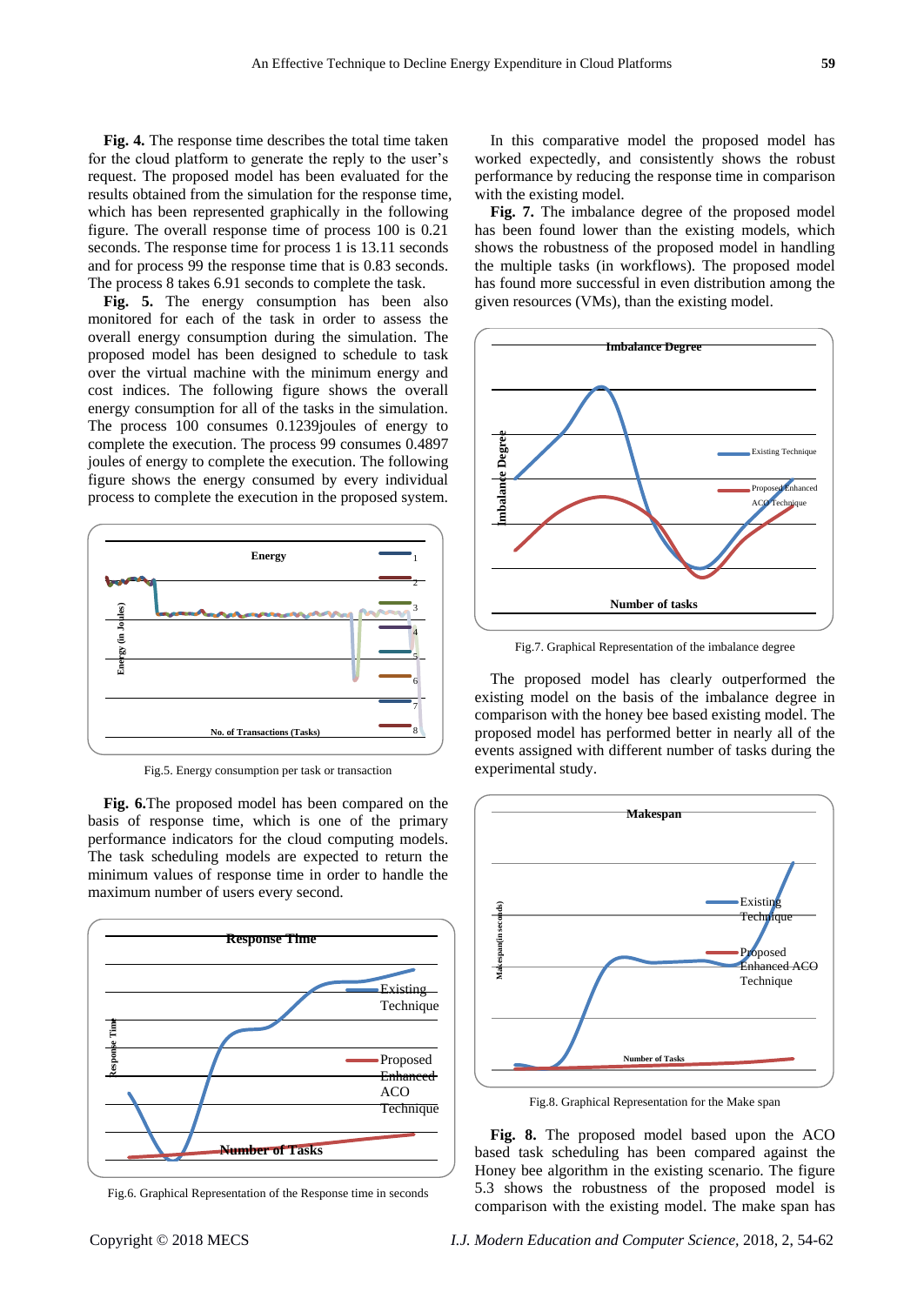been recorded significantly lower in the case of proposed scenario in comparison with the honey bee algorithm based existing scenario.

The proposed model has been found efficient with the lower reading than the existing model.

#### V. CONCLUSIONS

The cloud computing environments with larger number of user bases are always remain the difficult task to assign the task to the most suitable resources. The most suitable resources consideration can be stated for the resource with the powerful configuration to process the given tasks with quickness and accuracy. The virtual machines are considered as the resources for assigning the tasks in the form of user request and internal system data call and queries. The task assignment becomes the critical job when millions of queries or tasks are coming to the cloud platform from its users. The task assignment or resource scheduling can be categorized according to more number of tasks in less time, critical tasks first, low cost computing resources or any of the combination of these three. In this paper, we have worked upon solving the problem of processing the maximum number of tasks every second, which can definitely enhance the user satisfaction. Also the proposed model is aimed at assigning the resources (VMs) with least resource load and failure rate for the task pool. The virtual machine wills lowest possible load and lowest failure rate will be carrying high probability to reduce the overall time of task and to process it successfully that will also minimizes the amount of tasks in the waiting list. The prospective method results has been compared to the existing models with ACO based load balancing mechanism, GA, SHC and FCFS. The proposed model results have proved to be efficient enough while compared to the existing models for the cloud task processing. The results have obtained and analyzed in the terms of start time, finish time and response time. The experimental results have verified the effectiveness of the prospective system in scheduling and processing the tasks successfully over the given cloud resources.

#### FUTURE SCOPE

In the future, the resource scheduling method can be improved by using the probabilistic mechanism by using the failure rate, current load, average load and other resources properties. The probabilistic mechanism calculates the probability of the successful transaction for the given task, which ensures the correct resources allocation to maximize the success rate and to minimize the failure rate. An adaptive threshold can be computed to discard the virtual machines with higher failure rate than the threshold can be refused from the available resource list to process the critical tasks. The gray wolf optimizer (GWO) may possibly upgrade the performance of the task scheduling process in contrast with the ant colony optimization (ACO) in our system. The proposed algorithm offset the load in cloud and improves the

overall performance of cloud environment. This algorithm considers Response time, energy as the major QoS parameter. In the future, the algorithm will be improved by examine other QoS parameters and also contrast the result of the proposed algorithm with new algorithms.

#### ACKNOWLEDGMENT

I acknowledge with deep feel of obligation and most trustworthy recognition, the helpful guidance and bottomless assistance rendered to me by "Dr. Bikrampal Kaur" Professor for their experienced and concerned guidance, useful assistance and enormous help. I have been deep sense of praise for them convict goodness and infinite passion. The proposed work will be finished under the guidance of the official guide and other experts at the campus of the Chandigarh group of Colleges, Landran, and Mohali.

#### **REFRENCES**

- [1] Tari, Z. "Security and Privacy in Cloud Computing," *In IEEE Cloud Computing*, vol.1, issue 1, 2014, pp.54-57.
- [2] A. D. Keromytis, V. Misra, and D. Rubenstein. "SOS: An Architecture for Mitigating DDoS Attacks*," In IEEE Journal on Selected Areas in Communications*, vol. 22, issue 1, January 2004, pp. 176-188.
- [3] Xianfeng, Y. and HongTao, L. "Load Balancing of Virtual Machines in Cloud Computing Environment Using Improved Ant Colony Algorithm", *In International Journal of Grid and Distributed Computing*, vol.8 , issue 6, 2015, pp.19-30.
- [4] Vaquero, L.M., Rodero-Merino, L., Caceres, J. and Lindner, M. "A break in the clouds: towards a cloud definition." *In ACM SIGCOMM Computer Communication Review*, vol. 39, issue 1, 2008, pp.50-55.
- [5] Zhao, Q., Xiong, C., Yu, C., Zhang, C. and Zhao, X. "A new energy-aware task scheduling method for dataintensive applications in the cloud." *In Journal of Network and Computer Applications*, vol. 59, 2016, pp.14-27.
- [6] Bharti, S. and Pattanaik, K.K. "Dynamic distributed flow scheduling with load balancing for data center networks." *In Procedia Computer Science*, vol.19, 2013, pp.124-130.
- [7] Essa, Y.M. "A Survey of Cloud Computing Fault Tolerance: Techniques and Implementation." *In International Journal of Computer Applications*." vol. 138, issue 13, 2016.
- [8] Zhao, W., Melliar-Smith, P.M. and Moser, L.E. "Fault tolerance middleware for cloud computing. In Cloud Computing (CLOUD)." *IEEE 3rd International Conference on IEEE* July 2010, pp. 67-74.
- [9] Dorigo, M. "Optimization, learning and natural algorithms", Ph. D. Thesis, Politecnico di Milano, Italy, 1992.
- [10] Rahman, M., Iqbal, S. and Gao, J. "Load balancer as a service in cloud computing." *In Service Oriented System Engineering (SOSE), IEEE 8th International Symposium on IEEE*, 2014, pp. 204-211.
- [11] Bansal, N., Maurya, A., Kumar, T., Singh, M. and Bansal, S. "Cost performance of QoS Driven task scheduling in cloud computing." *In Procedia Computer Science*, vol. 57, 2015, pp.126-130.
- [12] Choi, S., Chung, K. and Yu, H. "Fault tolerance and QoS scheduling using CAN in mobile social cloud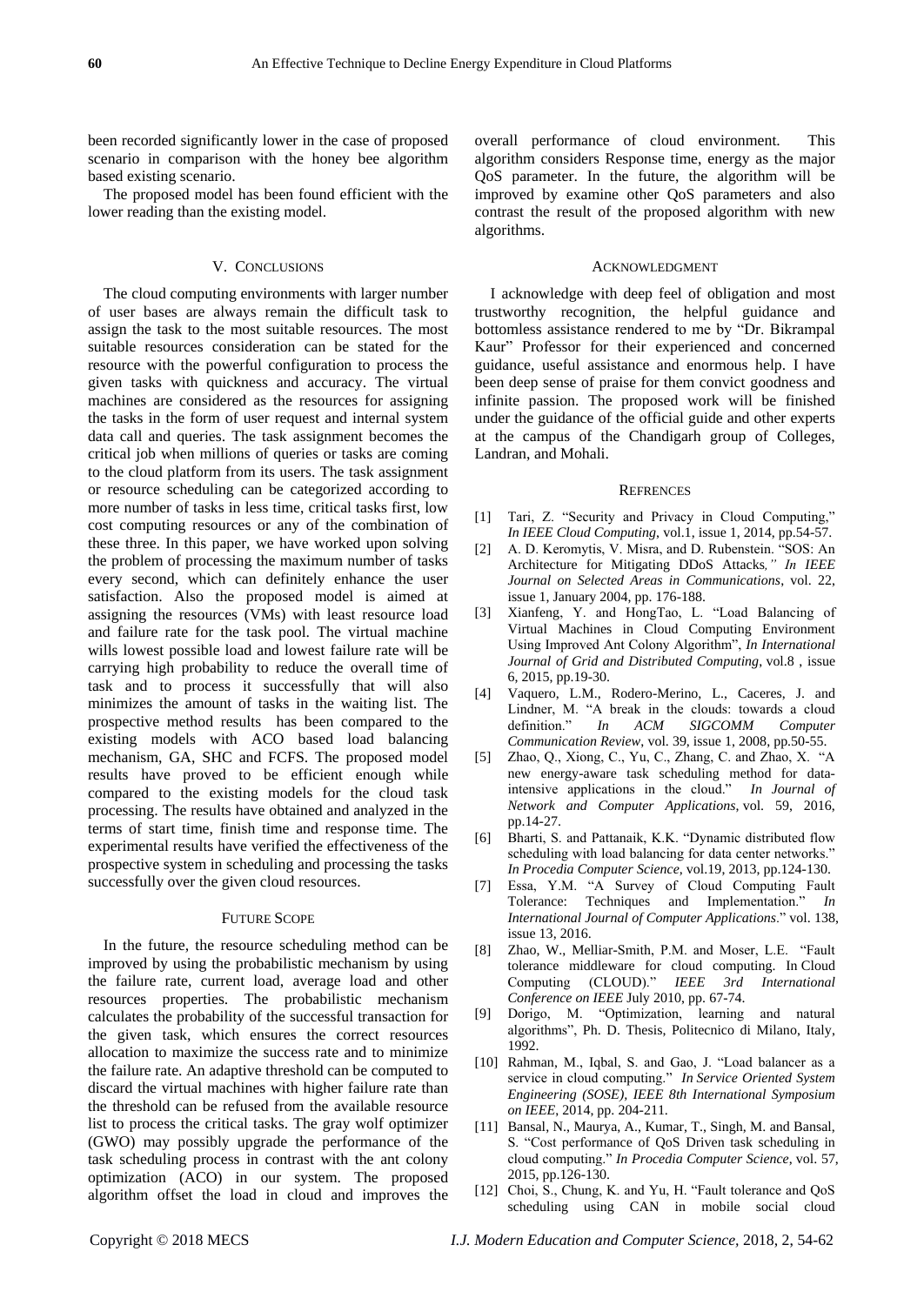computing." *In Cluster computing*, vol. 17, issue 3, 2014, pp.911-926.

- [13] Xu, G., Pang, J. and Fu, X. "A load balancing model based on cloud partitioning for the public cloud.*" In Tsinghua Science and Technology,* vol. 18, issue 1, 2013, pp.34-39.
- [14] Liu, Z. and Wang, X., June. "A PSO-based algorithm for load balancing in virtual machines of cloud computing environment*." In International Conference in Swarm Intelligence , Springer Berlin Heidelberg,* 2012, pp. 142- 147
- [15] LD, D.B. and Krishna, P.V. "Honey bee behavior inspired load balancing of tasks in cloud computing environments.*" Applied Soft Computing,* vol. 13, issue. 5, 2013, pp. 2292-2303.
- [16] Li, K., Xu, G., Zhao, G., Dong, Y. and Wang, D. "Cloud task scheduling based on load balancing ant colony optimization." *In Chinagrid Conference (ChinaGrid), 2011 Sixth Annual, IEEE,* August 2011, pp. 3-9.
- [17] Chang, H. and Tang, X. "A load-balance based resourcescheduling algorithm under cloud computing environment.*" International Conference on Web-Based Learning, Springer Berlin Heidelberg,* December 2010, pp. 85-90.
- [18] Šešum-Čavić, V. and Kühn, E. "Self-Organized Load Balancing through Swarm Intelligence.*" In Next Generation Data Technologies for Collective Computational Intelligence Springer Berlin Heidelberg,*  pp. 195-224, 2011.
- [19] Jain, A. and Singh, R. "An innovative approach of Ant Colony optimization for load balancing in peer to peer grid environment.*" In Issues and Challenges in Intelligent Computing Techniques (ICICT), International Conference on IEEE,* February 2014, pp. 1-5.
- [20] Chaukwale, R. and Kamath, S.S., 2013, September. "A modified ant colony optimization algorithm with load balancing for job shop scheduling.*" In Advanced Computing Technologies (ICACT), 15th International Conference on IEEE,* 2013, pp. 1-5.
- [21] Dam, S., Mandal, G., Dasgupta, K. and Dutta, P., 2014. "An ant colony based load balancing strategy in cloud computing.*" In Advanced Computing, Networking and Informatics,* vol 2, Springer International Publishing, pp.403-413.
- [22] Goyal, S.K. and Singh, M. "Adaptive and dynamic load balancing in grid using ant colony optimization." *International Journal of Engineering and Technology,* vol.4, issue. 4, 2012, pp.167-74.
- [23] Ma, X., Zhao, Y., Zhang, L., Wang, H. and Peng, L. "When mobile terminals meet the cloud: computation offloading as the bridge.*" IEEE Network,* vol. 27, issue. 5, 2013, pp.28-33.
- [24] Kushwah, V.S., Goyal, S.K. and Narwariya, P. "A survey on various fault tolerant approaches for cloud environment during load balancing.*" International Journal of Computer Network Wireless Mobile Commun,* vol.4, issue. 6, 2014, pp.25-34.
- [25] Nishant, K., Sharma, P., Krishna, V., Gupta, C., Singh, K.P. and Rastogi, R. "Load balancing of nodes in cloud using ant colony optimization." In Computer Modelling and Simulation *(UKSim), 2012 UKSim 14th International Conference on IEEE,* March 2012, pp. 3-8.
- [26] Mishra, R. and Jaiswal, A. "Ant colony optimization: A solution of load balancing in cloud." *International Journal of Web & Semantic Technology,* vol. 3, issue. 2, 2012, pp.33.
- [27] Dasgupta, K., Mandal, B., Dutta, P., Mandal, J.K. and Dam, S. "A genetic algorithm (ga) based load balancing<br>strategy for cloud computing." Procedia for cloud computing.*" Procedia Technology,* vol.10, 2013, pp.340-347.
- [28] Mondal, B., Dasgupta, K. and Dutta, P. "Load balancing in cloud computing using stochastic hill climbing-a soft computing approach.*" Procedia* Technology, vol. 4, 2012, pp.783-789.
- [29] Calheiros, R.N., Ranjan, R., Beloglazov, A., De Rose, C.A. and Buyya, R. "CloudSim: a toolkit for modeling and simulation of cloud computing environments and evaluation of resource provisioning algorithms." *Software: Practice and experience,* vol. 41, issue.1, 2011, pp.23-50.
- [30] Xia, F., Ding, F., Li, J., Kong, X., Yang, L.T. and Ma, J. "Phone2Cloud: Exploiting computation offloading for energy saving on smartphones in mobile cloud computing.*" Information Systems Frontiers,* vol.16, issue.1, 2014. pp. 95-111*.*
- [31] Zhang, W., Wen, Y. and Chen, H.H. "Toward transcoding as a service: energy-efficient offloading policy for green mobile cloud. *IEEE Network,* vol.28, issue.6, 2014, pp.67- 73.
- [32] Ma, X., Zhao, Y., Zhang, L., Wang, H. and Peng, L. "When mobile terminals meet the cloud: computation offloading as the bridge." *IEEE Network,* vol. 27, issue 5, 2013.pp.28-33.
- [33] Shiraz, M. and Gani, A. "A lightweight active service migration framework for computational offloading in mobile cloud computing." The Journal of mobile cloud computing.*" The Journal of Supercomputing,* vol. 68, issue. 2, 2014, pp.978-995.
- [34] Flores, H. and Srirama, S. "Adaptive code offloading for mobile cloud applications: Exploiting fuzzy sets and evidence-based learning.*" In Proceeding of the fourth ACM workshop on Mobile cloud computing and services ACM,* June, 2013, pp. 9-16.
- [35] Bala, A. and Chana, I. "A survey of various workflow scheduling algorithms in cloud environment." *In 2nd National Conference on Information and Communication Technology (NCICT),* 2011, pp. 26-30.
- [36] Bala, A. and Chana, I. "Design and deployment of workflows in cloud environment.*" International Journal of Computer Applications,* vol.51, issue.11, 2012
- [37] Mesbahi, M. and Rahmani, A.M. "Load Balancing in Cloud Computing: A State of the Art Survey." *International Journal of Modern Education and Computer Science*, vol. *8, issue .*3, 2016, pp.64.
- [38] Prakash, V. and Bala, A. "A novel scheduling approach for workflow management in cloud computing.*" In Signal Propagation and Computer Technology (ICSPCT), 2014 International Conference on IEEE,* July, 2014 pp. 610- 615.
- [39] Saxena, D., Chauhan, R.K. and Kait, R. "Dynamic Fair Priority Optimization Task Scheduling Algorithm in Cloud Computing: Concepts and Implementations." *International Journal of Computer Network and Information Security*, vol. *8, issue.* 2, 2016, pp.41.
- [40] Sharma, M.M. and Bala, A. "Survey paper on workflow scheduling algorithms used in cloud computing.*" International Journal of Information & Computation Technology,* vol.4, 2014, pp.997-100.